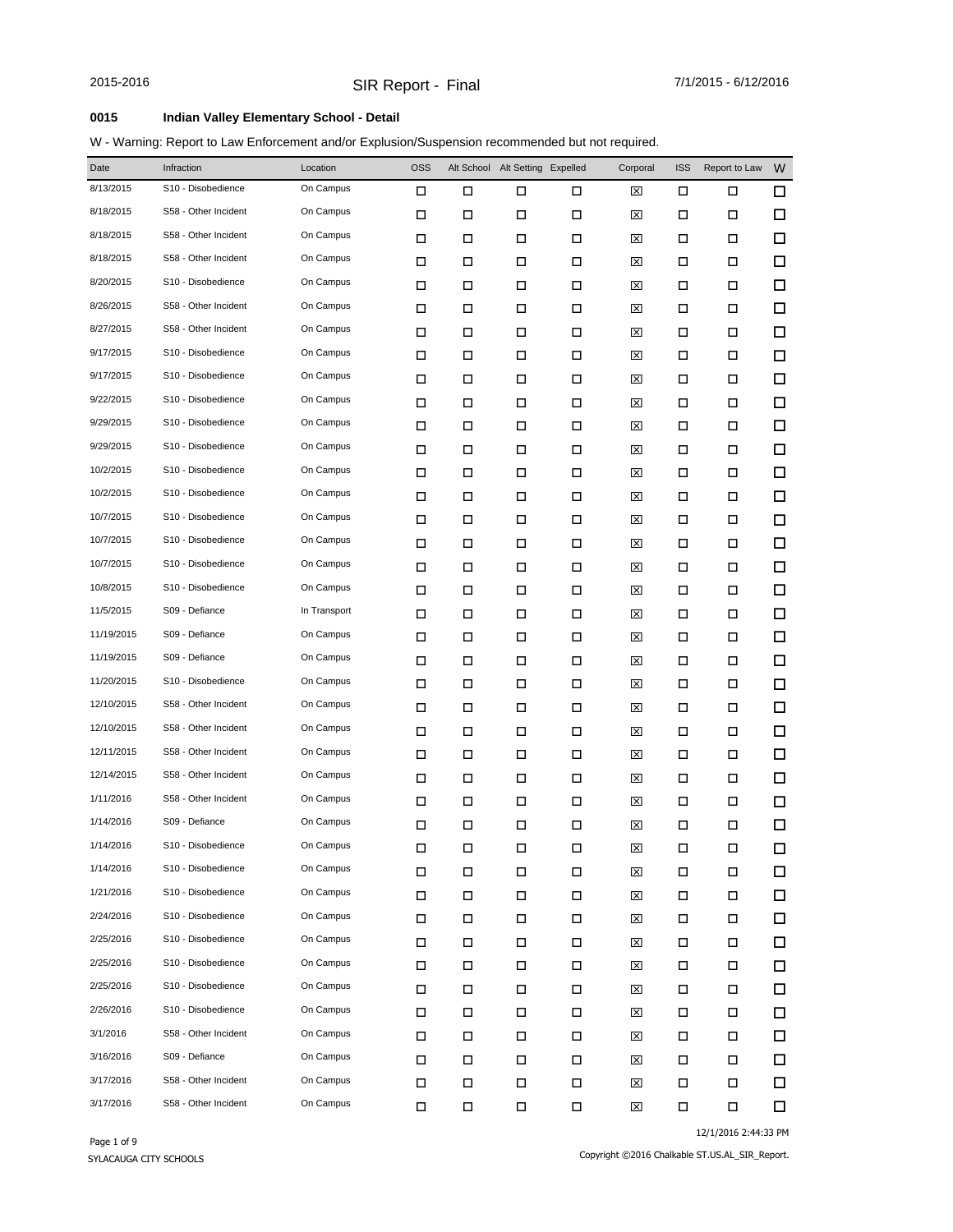### **0015 Indian Valley Elementary School - Detail**

### W - Warning: Report to Law Enforcement and/or Explusion/Suspension recommended but not required.

| Date      | Infraction                   | Location     | <b>OSS</b> |        | Alt School Alt Setting Expelled |        | Corporal | <b>ISS</b> | Report to Law | W |
|-----------|------------------------------|--------------|------------|--------|---------------------------------|--------|----------|------------|---------------|---|
| 3/18/2016 | S10 - Disobedience           | On Campus    | □          | $\Box$ | П                               | □      | ⊠        | □          | □             | □ |
| 3/30/2016 | S10 - Disobedience           | On Campus    | $\Box$     | $\Box$ | $\Box$                          | $\Box$ | 図        | $\Box$     | $\Box$        | □ |
| 4/6/2016  | S58 - Other Incident         | On Campus    | 区          | $\Box$ | П                               | $\Box$ | П        | □          | $\Box$        | □ |
| 4/8/2016  | S10 - Disobedience           | On Campus    | □          | □      | $\Box$                          | □      | 図        | □          | □             | □ |
| 4/11/2016 | S09 - Defiance               | On Campus    | $\Box$     | $\Box$ | $\Box$                          | $\Box$ | ⊠        | □          | $\Box$        | □ |
| 4/11/2016 | S26 - Profanity/Vulgarity    | On Campus    | □          | □      | П                               | $\Box$ | ⊠        | □          | □             | □ |
| 4/11/2016 | S58 - Other Incident         | On Campus    | $\Box$     | $\Box$ | П                               | $\Box$ | 図        | □          | $\Box$        | □ |
| 4/13/2016 | S10 - Disobedience           | On Campus    | $\Box$     | $\Box$ | $\Box$                          | $\Box$ | 区        | □          | □             | □ |
| 4/14/2016 | S09 - Defiance               | On Campus    | ⊠          | □      | П                               | □      | □        | □          | □             | □ |
| 4/14/2016 | S10 - Disobedience           | On Campus    | □          | □      | $\Box$                          | $\Box$ | ⊠        | □          | □             | □ |
| 4/14/2016 | S30 - Sexual Offenses, Other | On Campus    | □          | □      | П                               | $\Box$ | ⊠        | □          | □             | □ |
| 4/14/2016 | S30 - Sexual Offenses, Other | On Campus    | □          | □      | П                               | □      | ⊠        | □          | □             | □ |
| 4/20/2016 | S10 - Disobedience           | On Campus    | $\Box$     | $\Box$ | $\Box$                          | $\Box$ | ⊠        | □          | $\Box$        | □ |
| 4/21/2016 | S26 - Profanity/Vulgarity    | On Campus    | □          | □      | $\Box$                          | $\Box$ | ⊠        | □          | □             | □ |
| 4/21/2016 | S26 - Profanity/Vulgarity    | On Campus    | ⊠          | $\Box$ | $\Box$                          | $\Box$ | $\Box$   | $\Box$     | $\Box$        | □ |
| 4/27/2016 | S17 - Fighting               | On Campus    | ⊠          | □      | П                               | $\Box$ | □        | □          | □             | □ |
| 4/27/2016 | S17 - Fighting               | On Campus    | □          | □      | □                               | □      | ⊠        | □          | □             | □ |
| 4/28/2016 | S10 - Disobedience           | On Campus    | □          | □      | $\Box$                          | $\Box$ | ⊠        | □          | □             | □ |
| 5/5/2016  | S31 - Threat/Intimidation    | On Campus    | □          | □      | $\Box$                          | □      | ⊠        | □          | □             | □ |
| 5/10/2016 | S10 - Disobedience           | On Campus    | □          | □      | $\Box$                          | $\Box$ | ⊠        | □          | □             | □ |
| 5/10/2016 | S10 - Disobedience           | On Campus    | □          | □      | П                               | $\Box$ | ⊠        | □          | □             | □ |
| 5/12/2016 | S09 - Defiance               | In Transport | □          | □      | $\Box$                          | $\Box$ | 図        | □          | □             | □ |

### **0015 Indian Valley Elementary School - Summary**

| Infraction                      | <b>Incidents</b> | <b>OSS</b> |   | Alt School Alt Setting Expelled Corporal |          |    | <b>ISS</b> |
|---------------------------------|------------------|------------|---|------------------------------------------|----------|----|------------|
| S09 - Defiance                  | 8                |            | 0 | 0                                        | 0        |    | 0          |
| S <sub>10</sub> - Disobedience  | 31               | 0          | 0 | 0                                        | 0        | 31 | 0          |
| S17 - Fighting                  | 2                |            | 0 | 0                                        | 0        | 1  | 0          |
| S26 - Profanity/Vulgarity       | 3                | 1          | 0 | 0                                        | 0        | 2  | 0          |
| S30 - Sexual Offenses,<br>Other | 2                | 0          | 0 | 0                                        | 0        | 2  | 0          |
| S31 - Threat/Intimidation       |                  | 0          | 0 | 0                                        | 0        | 1  | 0          |
| S58 - Other Incident            | 15               |            | 0 | 0                                        | 0        | 14 | 0          |
| Total                           | 62               | 4          | 0 | $\Omega$                                 | $\Omega$ | 58 | 0          |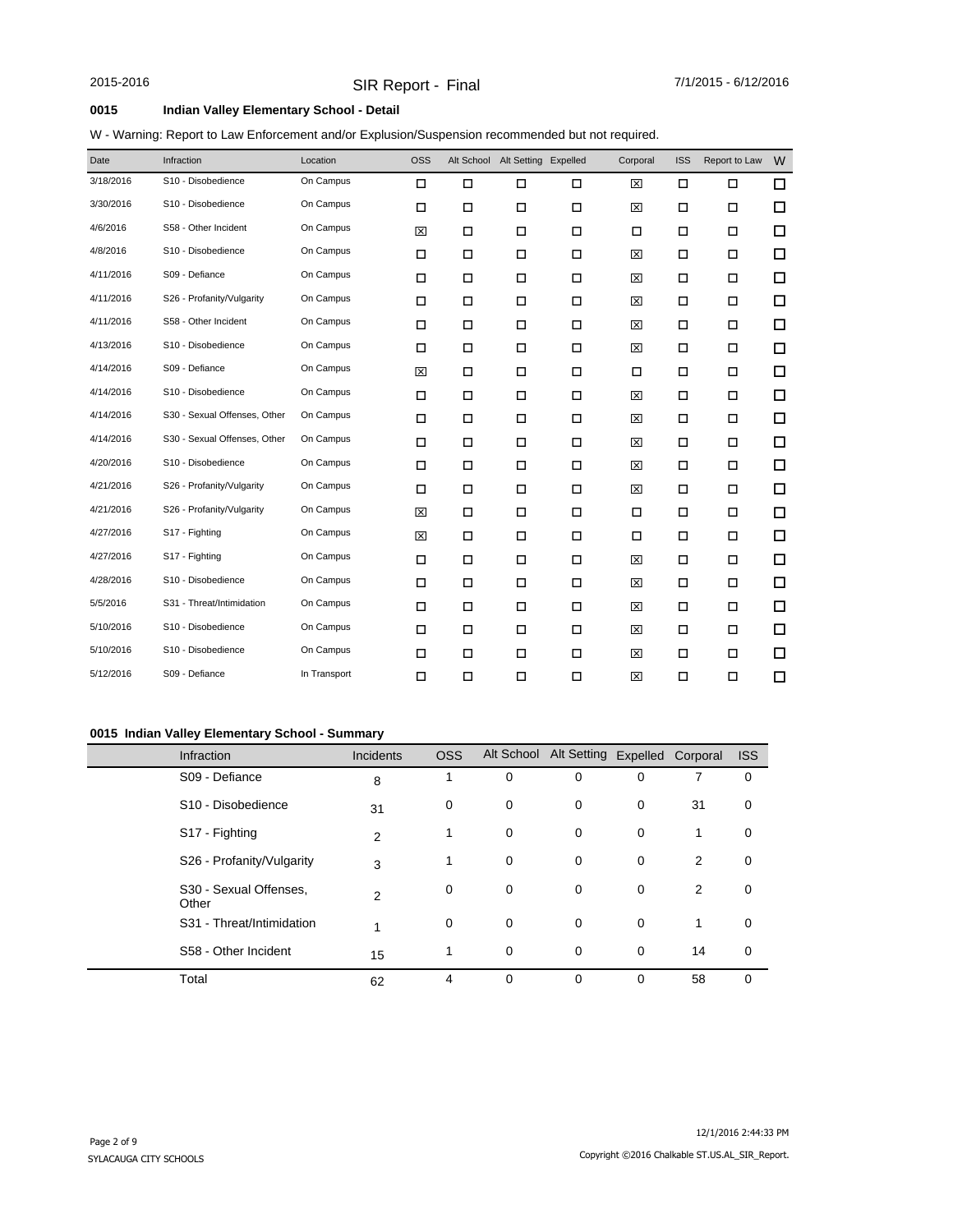#### **0035 Nichols-Lawson Middle School - Detail**

### W - Warning: Report to Law Enforcement and/or Explusion/Suspension recommended but not required.

| Date      | Infraction                        | Location     | <b>OSS</b>  | Alt School | Alt Setting Expelled |        | Corporal | <b>ISS</b> | Report to Law | W      |
|-----------|-----------------------------------|--------------|-------------|------------|----------------------|--------|----------|------------|---------------|--------|
| 8/12/2015 | S17 - Fighting                    | On Campus    | ⊠           | $\Box$     | П                    | □      | □        | □          | □             | 口      |
| 8/12/2015 | S17 - Fighting                    | On Campus    | ⊠           | □          | □                    | □      | □        | П          | □             | $\Box$ |
| 8/18/2015 | S17 - Fighting                    | On Campus    | ⊠           | □          | □                    | □      | □        | □          | □             | □      |
| 8/18/2015 | S17 - Fighting                    | On Campus    | ⊠           | □          | □                    | □      | □        | □          | □             | $\Box$ |
| 9/11/2015 | S49 - Other<br>Weapon, Possession | On Campus    | ⊠           | □          | □                    | □      | □        | □          | □             | □      |
| 11/3/2015 | S <sub>17</sub> - Fighting        | In Transport | ⊠           | □          | □                    | □      | □        | □          | □             | □      |
| 11/9/2015 | S32 - Tobacco, Possession         | On Campus    | ⊠           | □          | □                    | □      | □        | □          | □             | $\Box$ |
| 12/1/2015 | S17 - Fighting                    | In Transport | ⊠           | □          | □                    | □      | □        | □          | □             | □      |
| 12/1/2015 | S17 - Fighting                    | In Transport | ⊠           | □          | □                    | □      | □        | □          | □             | $\Box$ |
| 12/7/2015 | S09 - Defiance                    | On Campus    | □           | □          | □                    | □      | ⊠        | □          | □             | $\Box$ |
| 1/6/2016  | S17 - Fighting                    | On Campus    | ⊠           | □          | □                    | □      | □        | □          | □             | $\Box$ |
| 1/6/2016  | S17 - Fighting                    | On Campus    | ⊠           | □          | □                    | □      | □        | □          | □             | $\Box$ |
| 1/15/2016 | S17 - Fighting                    | On Campus    | ⊠           | □          | П                    | □      | □        | □          | □             | $\Box$ |
| 1/15/2016 | S17 - Fighting                    | On Campus    | ⊠           | □          | □                    | □      | □        | □          | □             | $\Box$ |
| 1/29/2016 | S17 - Fighting                    | On Campus    | ⊠           | □          | □                    | □      | □        | П          | □             | $\Box$ |
| 1/29/2016 | S17 - Fighting                    | On Campus    | ⊠           | □          | □                    | $\Box$ | □        | □          | □             | $\Box$ |
| 2/9/2016  | S29 - Sexual Harassment           | On Campus    | ⊠           | □          | □                    | □      | □        | □          | □             | ⊠      |
| 3/3/2016  | S20 - Harassment                  | On Campus    | ⊠           | □          | □                    | □      | □        | □          | □             | $\Box$ |
| 3/8/2016  | S24 - Theft/Larceny               | On Campus    | □           | □          | □                    | □      | ⊠        | □          | □             | $\Box$ |
| 3/16/2016 | S31 - Threat/Intimidation         | On Campus    | ⊠           | □          | □                    | □      | □        | □          | □             | $\Box$ |
| 3/29/2016 | S09 - Defiance                    | On Campus    | □           | ⊠          | □                    | □      | □        | □          | □             | $\Box$ |
| 3/30/2016 | S31 - Threat/Intimidation         | On Campus    | □           | ⊠          | □                    | □      | □        | □          | □             | $\Box$ |
| 3/31/2016 | S31 - Threat/Intimidation         | On Campus    | ⊠           | □          | □                    | □      | □        | □          | □             | □      |
| 4/1/2016  | S09 - Defiance                    | On Campus    | ⊠           | □          | □                    | □      | □        | □          | □             | $\Box$ |
| 4/6/2016  | S31 - Threat/Intimidation         | On Campus    | ⊠           | □          | □                    | □      | □        | □          | □             | $\Box$ |
| 4/7/2016  | S12 - Disruptive                  | On Campus    | ⊠           | □          | □                    | □      | □        | □          | □             | 口      |
| 4/7/2016  | S17 - Fighting                    | On Campus    | ⊠           | □          | □                    | □      | □        | □          | □             | 口      |
| 4/7/2016  | S17 - Fighting                    | On Campus    | 図           | □          | □                    | □      | □        | □          | □             | □      |
| 4/8/2016  | S09 - Defiance                    | On Campus    | $\boxtimes$ | $\Box$     | $\Box$               | $\Box$ | Д        | $\Box$     | $\Box$        | $\Box$ |
| 4/11/2016 | S31 - Threat/Intimidation         | On Campus    | $\boxtimes$ | □          | П                    | $\Box$ | П        | П          | П             | 口      |
| 4/26/2016 | S17 - Fighting                    | On Campus    | $\boxtimes$ | $\Box$     | П                    | $\Box$ | $\Box$   | П          | $\Box$        | □      |
| 4/27/2016 | S17 - Fighting                    | In Transport | ⊠           | $\Box$     | П                    | П      | $\Box$   | П          | П             | 口      |
| 4/27/2016 | S17 - Fighting                    | In Transport | ⊠           | $\Box$     | П                    | $\Box$ | $\Box$   | П          | П             | □      |
| 4/28/2016 | S26 - Profanity/Vulgarity         | On Campus    | ⊠           | □          | П                    | $\Box$ | П        | □          | П             | $\Box$ |
| 4/28/2016 | S31 - Threat/Intimidation         | On Campus    | ⊠           | □          | П                    | П      | П        | □          | П             | 口      |
| 4/29/2016 | S17 - Fighting                    | On Campus    | ⊠           | □          | П                    | $\Box$ | П        | □          | П             | 口      |
| 4/29/2016 | S17 - Fighting                    | On Campus    | ⊠           | □          | П                    | $\Box$ | П        | □          | П             | $\Box$ |
| 5/2/2016  | S09 - Defiance                    | On Campus    | ⊠           | □          | П                    | $\Box$ | П        | □          | П             | $\Box$ |
| 5/4/2016  | S09 - Defiance                    | On Campus    | ⊠           | П          | П                    | $\Box$ | П        | П          | П             | □      |
| 5/11/2016 | S09 - Defiance                    | On Campus    | ⊠           | П          | П                    | $\Box$ | $\Box$   | $\Box$     | П             | $\Box$ |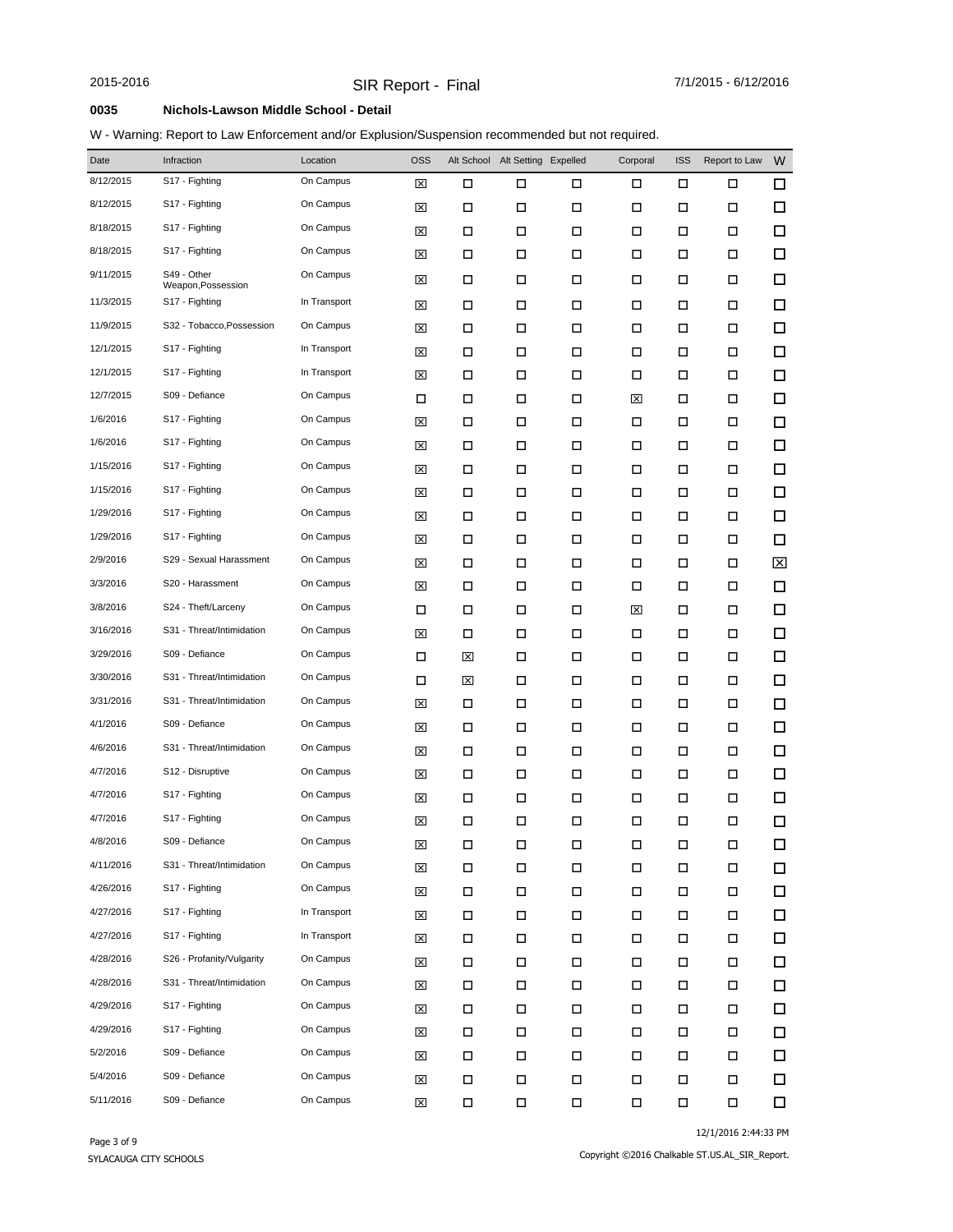# SIR Report - Final 2015-2016 7/1/2015 - 6/12/2016

#### **0035 Nichols-Lawson Middle School - Detail**

|  |  |  |  |  | W - Warning: Report to Law Enforcement and/or Explusion/Suspension recommended but not required. |
|--|--|--|--|--|--------------------------------------------------------------------------------------------------|
|--|--|--|--|--|--------------------------------------------------------------------------------------------------|

| Date      | Infraction     | ∟ocation  | OSS <sup>.</sup> | Alt School Alt Setting Expelled |  |  | Corporal ISS Report to Law W |  |
|-----------|----------------|-----------|------------------|---------------------------------|--|--|------------------------------|--|
| 5/12/2016 | S09 - Defiance | On Campus | 冈                |                                 |  |  |                              |  |

## **0035 Nichols-Lawson Middle School - Summary**

| Infraction                        | Incidents | <b>OSS</b> |                | Alt School Alt Setting Expelled Corporal |          |                | <b>ISS</b> |
|-----------------------------------|-----------|------------|----------------|------------------------------------------|----------|----------------|------------|
| S09 - Defiance                    | 8         | 6          | 1              | 0                                        | 0        |                | 0          |
| S12 - Disruptive                  |           | 1          | 0              | 0                                        | 0        | 0              | 0          |
| S17 - Fighting                    | 15        | 20         | 0              | 0                                        | $\Omega$ | 0              | 0          |
| S <sub>20</sub> - Harassment      |           | 1          | 0              | 0                                        | $\Omega$ | 0              | 0          |
| S24 - Theft/Larceny               |           | 0          | 0              | 0                                        | $\Omega$ |                | 0          |
| S26 - Profanity/Vulgarity         |           |            | 0              | 0                                        | $\Omega$ | 0              | 0          |
| S29 - Sexual Harassment           |           |            | 0              | 0                                        | 0        | 0              | 0          |
| S31 - Threat/Intimidation         | 6         | 5          | 1              | 0                                        | $\Omega$ | $\mathbf 0$    | 0          |
| S32 - Tobacco, Possession         |           | 1          | 0              | 0                                        | $\Omega$ | $\Omega$       | 0          |
| S49 - Other<br>Weapon, Possession |           |            | 0              | 0                                        | $\Omega$ | 0              | 0          |
| Total                             | 36        | 37         | $\overline{2}$ | 0                                        | $\Omega$ | $\overline{2}$ | 0          |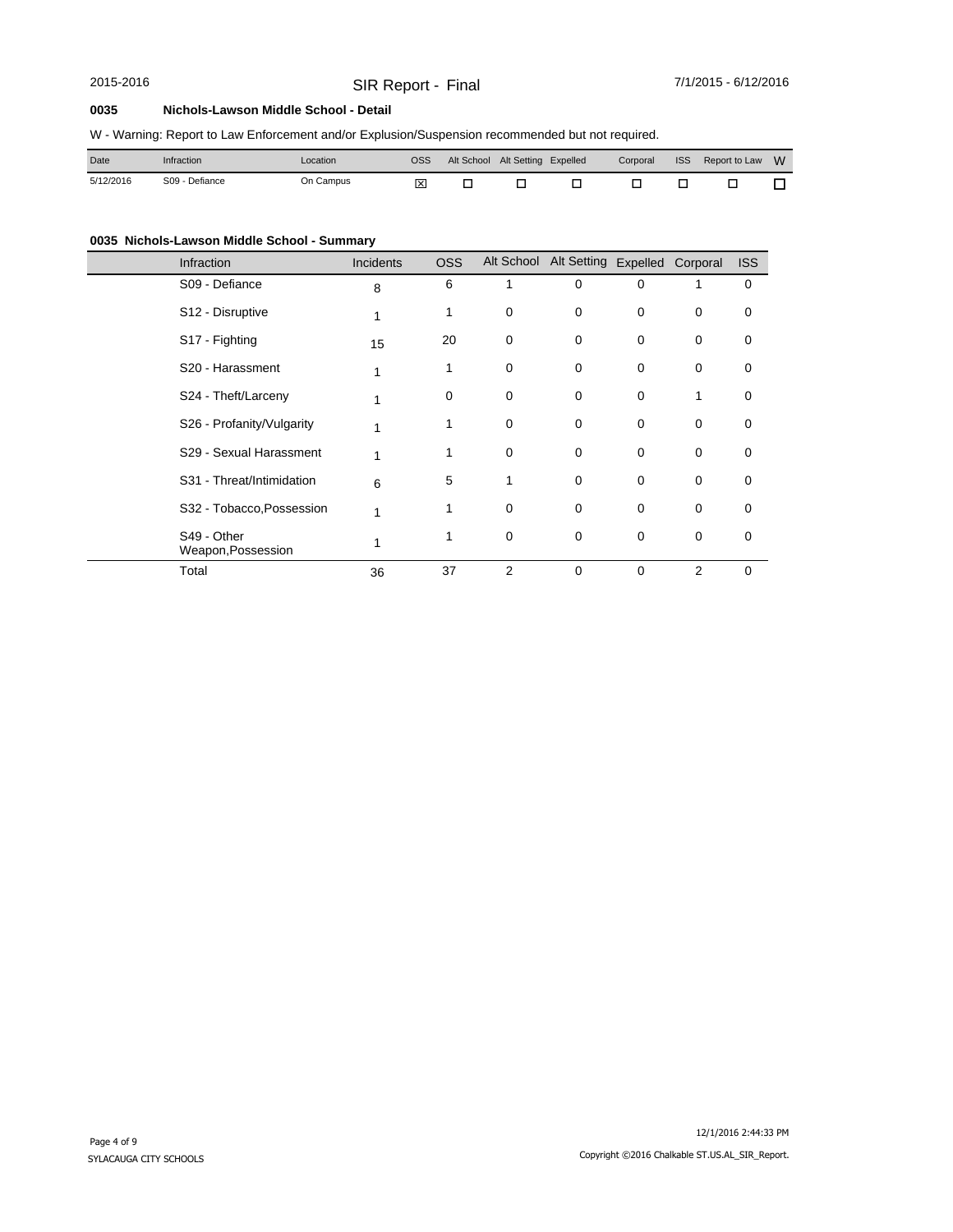### **0040 Pinecrest Elementary School - Detail**

### W - Warning: Report to Law Enforcement and/or Explusion/Suspension recommended but not required.

| Date       | Infraction                | Location                              | <b>OSS</b> | Alt School | Alt Setting | Expelled | Corporal | <b>ISS</b> | Report to Law | W      |
|------------|---------------------------|---------------------------------------|------------|------------|-------------|----------|----------|------------|---------------|--------|
| 9/2/2015   | S58 - Other Incident      | On Campus                             | □          | □          | □           | □        | ⊠        | □          | □             | $\Box$ |
| 9/18/2015  | S09 - Defiance            | On Campus                             | ⊠          | П          | □           | □        | □        | □          | □             | $\Box$ |
| 9/24/2015  | S09 - Defiance            | On Campus                             | ⊠          | □          | □           | □        | □        | □          | □             | □      |
| 9/28/2015  | S58 - Other Incident      | Off Campus, school<br>sponsored event | ⊠          | □          | □           | □        | □        | □          | □             | $\Box$ |
| 9/29/2015  | S09 - Defiance            | On Campus                             | □          | □          | □           | □        | ⊠        | □          | □             | $\Box$ |
| 10/2/2015  | S58 - Other Incident      | On Campus                             | ⊠          | □          | □           | □        | □        | □          | □             | □      |
| 10/7/2015  | S09 - Defiance            | On Campus                             | ⊠          | □          | □           | □        | □        | □          | □             | $\Box$ |
| 10/9/2015  | S58 - Other Incident      | On Campus                             | □          | □          | □           | □        | ⊠        | □          | □             | □      |
| 11/9/2015  | S58 - Other Incident      | On Campus                             | ⊠          | □          | □           | □        | □        | □          | □             | $\Box$ |
| 11/10/2015 | S58 - Other Incident      | On Campus                             | □          | □          | □           | □        | ⊠        | □          | □             | □      |
| 11/17/2015 | S58 - Other Incident      | On Campus                             | □          | П          | □           | □        | ⊠        | □          | □             | $\Box$ |
| 11/18/2015 | S58 - Other Incident      | On Campus                             | □          | □          | □           | □        | ⊠        | □          | □             | □      |
| 12/10/2015 | S10 - Disobedience        | On Campus                             | □          | □          | □           | □        | ⊠        | □          | □             | $\Box$ |
| 12/17/2015 | S31 - Threat/Intimidation | On Campus                             | ⊠          | □          | □           | □        | □        | □          | □             | □      |
| 12/17/2015 | S58 - Other Incident      | On Campus                             | □          | □          | □           | □        | ⊠        | □          | □             | $\Box$ |
| 12/17/2015 | S58 - Other Incident      | On Campus                             | □          | □          | □           | □        | ⊠        | □          | □             | □      |
| 12/17/2015 | S58 - Other Incident      | On Campus                             | □          | □          | □           | □        | ⊠        | □          | □             | □      |
| 1/27/2016  | S52 - Knife, Possession   | On Campus                             | ⊠          | □          | □           | □        | □        | □          | □             | □      |
| 2/3/2016   | S58 - Other Incident      | On Campus                             | □          | □          | □           | □        | ⊠        | □          | □             | $\Box$ |
| 2/16/2016  | S52 - Knife, Possession   | On Campus                             | ⊠          | □          | □           | □        | □        | □          | □             | $\Box$ |
| 2/16/2016  | S58 - Other Incident      | In Transport                          | □          | □          | □           | □        | ⊠        | □          | □             | $\Box$ |
| 2/16/2016  | S58 - Other Incident      | In Transport                          | □          | □          | □           | □        | ⊠        | □          | □             | $\Box$ |
| 2/17/2016  | S58 - Other Incident      | On Campus                             | □          | □          | □           | □        | ⊠        | □          | □             | □      |
| 2/18/2016  | S58 - Other Incident      | On Campus                             | □          | □          | □           | □        | ⊠        | □          | □             | □      |
| 2/22/2016  | S58 - Other Incident      | On Campus                             | □          | □          | □           | □        | ⊠        | □          | □             | $\Box$ |
| 2/22/2016  | S58 - Other Incident      | On Campus                             | □          | □          | □           | □        | ⊠        | □          | □             | □      |
| 2/22/2016  | S58 - Other Incident      | On Campus                             | □          | □          | □           | □        | ⊠        | □          | □             | □      |
| 2/22/2016  | S58 - Other Incident      | On Campus                             | □          | □          | □           | □        | ⊠        | □          | □             | □      |
| 2/22/2016  | S58 - Other Incident      | On Campus                             | $\Box$     | $\Box$     | Д           | $\Box$   | 図        | $\Box$     | $\Box$        | $\Box$ |
| 2/23/2016  | S58 - Other Incident      | On Campus                             | $\Box$     | $\Box$     | П           | $\Box$   | ⊠        | П          | П             | □      |
| 2/23/2016  | S58 - Other Incident      | On Campus                             | П          | $\Box$     | П           | $\Box$   | ⊠        | П          | $\Box$        | □      |
| 3/8/2016   | S58 - Other Incident      | On Campus                             | □          | □          | П           | $\Box$   | ⊠        | □          | П             | □      |
| 3/10/2016  | S58 - Other Incident      | On Campus                             | П          | □          | $\Box$      | $\Box$   | ⊠        | □          | П             | □      |
| 3/14/2016  | S24 - Theft/Larceny       | On Campus                             | □          | □          | П           | □        | ⊠        | □          | □             | 口      |
| 3/17/2016  | S58 - Other Incident      | On Campus                             | □          | □          | П           | $\Box$   | ⊠        | □          | П             | □      |
| 3/29/2016  | S58 - Other Incident      | In Transport                          | □          | □          | П           | □        | ⊠        | □          | П             | □      |
| 3/29/2016  | S58 - Other Incident      | In Transport                          | П          | □          | П           | $\Box$   | ⊠        | □          | П             | □      |
| 3/29/2016  | S58 - Other Incident      | In Transport                          | □          | □          | П           | $\Box$   | ⊠        | □          | П             | □      |
| 3/29/2016  | S58 - Other Incident      | In Transport                          | □          | П          | П           | $\Box$   | ⊠        | П          | П             | □      |
| 3/30/2016  | S58 - Other Incident      | On Campus                             | □          | □          | $\Box$      | $\Box$   | ⊠        | □          | П             | $\Box$ |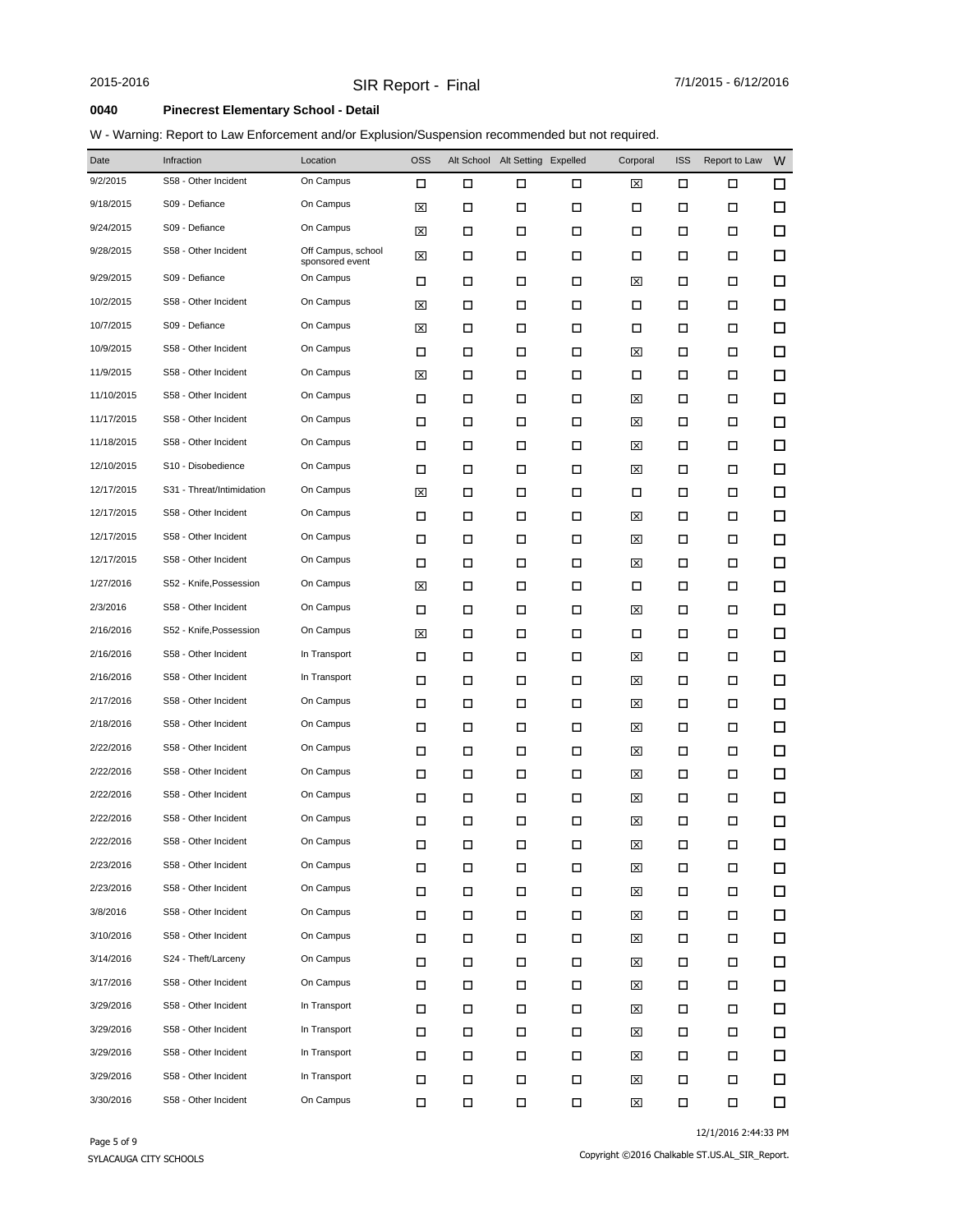### **0040 Pinecrest Elementary School - Detail**

| W - Warning: Report to Law Enforcement and/or Explusion/Suspension recommended but not required. |  |  |  |
|--------------------------------------------------------------------------------------------------|--|--|--|
|                                                                                                  |  |  |  |

| Date      | Infraction           | Location     | <b>OSS</b> |   | Alt School Alt Setting Expelled |        | Corporal | <b>ISS</b> | Report to Law | W      |
|-----------|----------------------|--------------|------------|---|---------------------------------|--------|----------|------------|---------------|--------|
| 4/4/2016  | S10 - Disobedience   | On Campus    | 図          | □ | $\Box$                          | $\Box$ | □        | □          | □             | $\Box$ |
| 4/5/2016  | S58 - Other Incident | On Campus    | □          | □ | $\Box$                          | □      | 図        | □          | $\Box$        | $\Box$ |
| 4/8/2016  | S58 - Other Incident | On Campus    | □          | □ | $\Box$                          | □      | 図        | □          | □             | □      |
| 4/8/2016  | S58 - Other Incident | On Campus    | □          | □ | $\Box$                          | $\Box$ | 図        | □          | □             | □      |
| 4/19/2016 | S10 - Disobedience   | On Campus    | ⊠          | □ | П                               | □      | П        | □          | □             | □      |
| 4/20/2016 | S58 - Other Incident | On Campus    | □          | □ | П                               | □      | 図        | □          | □             | $\Box$ |
| 5/4/2016  | S09 - Defiance       | On Campus    | 図          | □ | $\Box$                          | □      | П        | □          | □             | $\Box$ |
| 5/4/2016  | S58 - Other Incident | On Campus    | □          | □ | $\Box$                          | □      | 図        | □          | □             | □      |
| 5/4/2016  | S58 - Other Incident | On Campus    | □          | □ | $\Box$                          | □      | 図        | □          | □             | $\Box$ |
| 5/5/2016  | S58 - Other Incident | On Campus    | □          | □ | П                               | □      | 図        | □          | □             | □      |
| 5/5/2016  | S58 - Other Incident | On Campus    | □          | □ | П                               | □      | 図        | □          | □             | □      |
| 5/6/2016  | S17 - Fighting       | In Transport | 図          | □ | $\Box$                          | □      | П        | □          | □             | $\Box$ |
| 5/9/2016  | S58 - Other Incident | On Campus    | □          | □ | П                               | □      | 図        | □          | □             | □      |
| 5/12/2016 | S10 - Disobedience   | On Campus    | 図          | □ | $\Box$                          | □      | $\Box$   | □          | $\Box$        | $\Box$ |
| 5/13/2016 | S58 - Other Incident | On Campus    | 図          | □ | П                               | □      | □        | □          | □             | □      |
| 5/19/2016 | S09 - Defiance       | On Campus    | 図          | □ | П                               | □      | □        | □          | □             | □      |

### **0040 Pinecrest Elementary School - Summary**

| <b>Infraction</b>              | <b>Incidents</b> | <b>OSS</b>  |   | Alt School Alt Setting Expelled Corporal |          |    | <b>ISS</b>  |
|--------------------------------|------------------|-------------|---|------------------------------------------|----------|----|-------------|
| S09 - Defiance                 | 6                | 5           | 0 | 0                                        | 0        |    | 0           |
| S <sub>10</sub> - Disobedience | 4                | 3           | 0 | 0                                        | 0        | 1  | 0           |
| S17 Fighting                   |                  | 1           | 0 | 0                                        | 0        | 0  | $\mathbf 0$ |
| S24 - Theft/Larceny            | 1                | $\mathbf 0$ | 0 | 0                                        | 0        | 1  | $\mathbf 0$ |
| S31 - Threat/Intimidation      | 1                | 1           | 0 | 0                                        | 0        | 0  | 0           |
| S52 - Knife, Possession        | $\mathfrak{p}$   | 2           | 0 | 0                                        | 0        | 0  | 0           |
| S58 - Other Incident           | 33               | 4           | 0 | 0                                        | $\Omega$ | 37 | $\Omega$    |
| Total                          | 48               | 16          | 0 | 0                                        | $\Omega$ | 40 | $\Omega$    |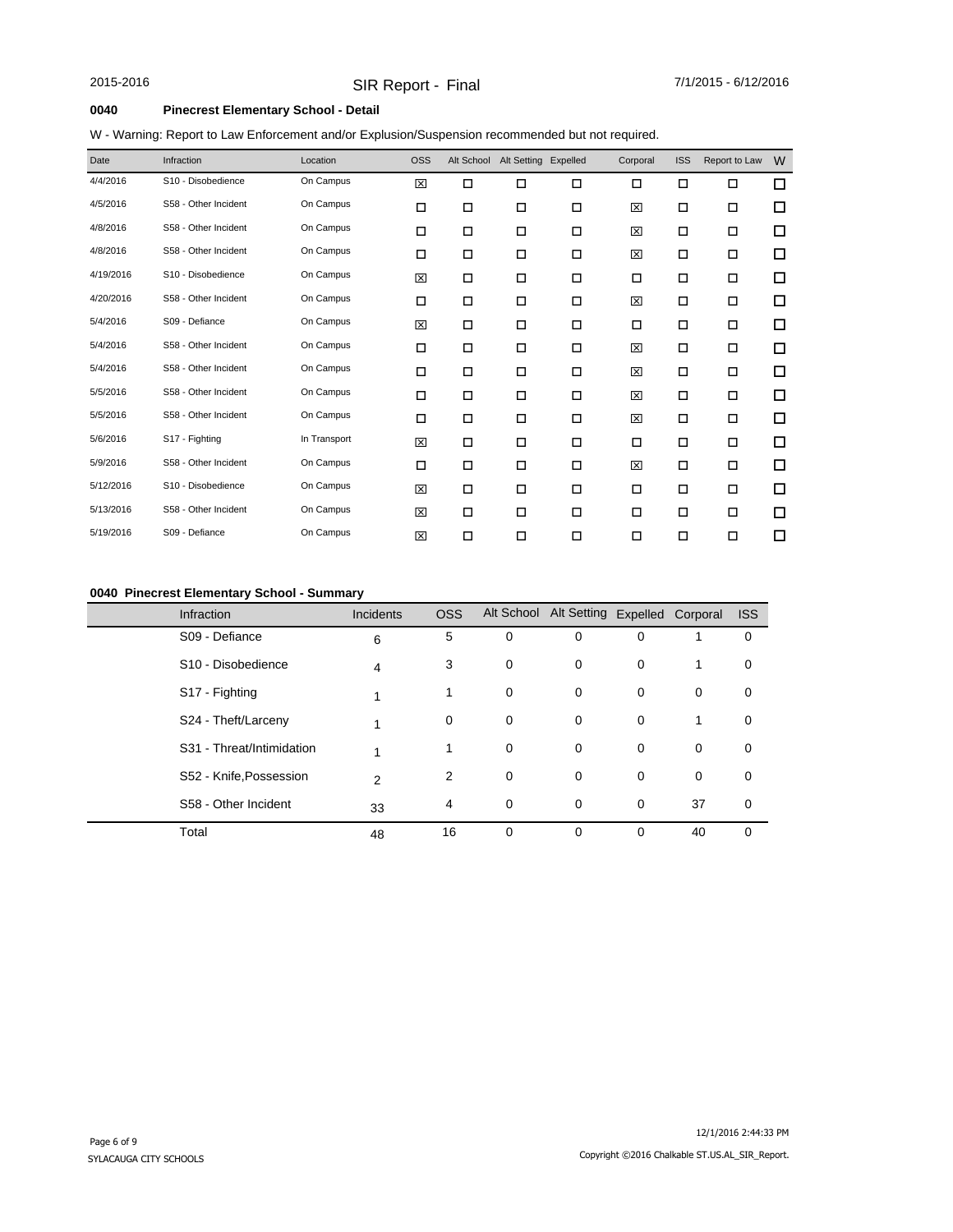### **0050 Sylacauga High School - Detail**

### W - Warning: Report to Law Enforcement and/or Explusion/Suspension recommended but not required.

| Date       | Infraction                                | Location  | <b>OSS</b>  |        | Alt School Alt Setting Expelled |        | Corporal | <b>ISS</b> | Report to Law | W      |
|------------|-------------------------------------------|-----------|-------------|--------|---------------------------------|--------|----------|------------|---------------|--------|
| 8/10/2015  | S09 - Defiance                            | On Campus | ⊠           | □      | □                               | □      | □        | □          | □             | □      |
| 8/14/2015  | S31 - Threat/Intimidation                 | On Campus | ⊠           | □      | □                               | □      | □        | □          | □             | $\Box$ |
| 8/18/2015  | S31 - Threat/Intimidation                 | On Campus | ⊠           | □      | □                               | □      | □        | □          | □             | □      |
| 8/27/2015  | S10 - Disobedience                        | On Campus | ⊠           | □      | □                               | □      | □        | □          | □             | $\Box$ |
| 8/28/2015  | S11 - Disorderly Conduct                  | On Campus | ⊠           | □      | □                               | □      | □        | □          | □             | □      |
| 9/1/2015   | S10 - Disobedience                        | On Campus | ⊠           | □      | □                               | □      | □        | □          | □             | $\Box$ |
| 9/1/2015   | S58 - Other Incident                      | On Campus | ⊠           | □      | □                               | □      | □        | □          | □             | $\Box$ |
| 9/1/2015   | S58 - Other Incident                      | On Campus | ⊠           | □      | □                               | □      | □        | □          | □             | $\Box$ |
| 9/1/2015   | S58 - Other Incident                      | On Campus | ⊠           | □      | □                               | □      | □        | □          | □             | $\Box$ |
| 9/1/2015   | S58 - Other Incident                      | On Campus | ⊠           | □      | □                               | □      | □        | $\Box$     | □             | $\Box$ |
| 9/1/2015   | S58 - Other Incident                      | On Campus | ⊠           | □      | □                               | □      | □        | □          | □             | □      |
| 9/2/2015   | S10 - Disobedience                        | On Campus | □           | 区      | □                               | □      | □        | □          | □             | $\Box$ |
| 9/3/2015   | S55 - Other/Unknown<br>Weapon, Possession | On Campus | ⊠           | □      | □                               | □      | □        | П          | □             | □      |
| 9/4/2015   | S58 - Other Incident                      | On Campus | ⊠           | □      | □                               | □      | □        | □          | □             | $\Box$ |
| 9/8/2015   | S09 - Defiance                            | On Campus | ⊠           | □      | □                               | □      | □        | □          | □             | $\Box$ |
| 9/9/2015   | S12 - Disruptive                          | On Campus | ⊠           | □      | □                               | □      | □        | □          | □             | 口      |
| 9/9/2015   | S31 - Threat/Intimidation                 | On Campus | ⊠           | □      | □                               | □      | □        | □          | □             | $\Box$ |
| 9/11/2015  | S52 - Knife, Possession                   | On Campus | □           | □      | ⊠                               | □      | □        | □          | □             | □      |
| 9/15/2015  | S31 - Threat/Intimidation                 | On Campus | ⊠           | □      | □                               | □      | □        | □          | □             | $\Box$ |
| 9/17/2015  | S09 - Defiance                            | On Campus | ⊠           | □      | □                               | □      | □        | П          | □             | $\Box$ |
| 9/18/2015  | S <sub>17</sub> - Fighting                | On Campus | ⊠           | □      | □                               | □      | □        | □          | □             | $\Box$ |
| 9/18/2015  | S <sub>17</sub> - Fighting                | On Campus | ⊠           | □      | □                               | □      | □        | □          | □             | $\Box$ |
| 9/21/2015  | S05 - Assault                             | On Campus | ⊠           | □      | □                               | □      | □        | □          | □             | ⊠      |
| 9/23/2015  | S11 - Disorderly Conduct                  | On Campus | ⊠           | □      | □                               | □      | □        | □          | □             | 口      |
| 9/24/2015  | S09 - Defiance                            | On Campus | ⊠           | □      | □                               | □      | □        | □          | □             | $\Box$ |
| 9/24/2015  | S17 - Fighting                            | On Campus | ⊠           | □      | □                               | □      | □        | □          | □             | □      |
| 9/24/2015  | S17 - Fighting                            | On Campus | ⊠           | □      | □                               | □      | □        | □          | □             | $\Box$ |
| 9/25/2015  | S09 - Defiance                            | On Campus | 図           | □      | □                               | □      | □        | П          | □             | □      |
| 10/9/2015  | S11 - Disorderly Conduct                  | On Campus | ⊠           | $\Box$ | $\Box$                          | $\Box$ | П        | $\Box$     | П             | $\Box$ |
| 10/9/2015  | S11 - Disorderly Conduct                  | On Campus | $\boxtimes$ | $\Box$ | П                               | $\Box$ | П        | □          | □             | □      |
| 10/12/2015 | S52 - Knife, Possession                   | On Campus | П           | ⊠      | П                               | П      | П        | П          | П             | □      |
| 10/13/2015 | S29 - Sexual Harassment                   | On Campus | ⊠           | □      | □                               | □      | П        | $\Box$     | □             | ⊠      |
| 10/14/2015 | S09 - Defiance                            | On Campus | ⊠           | □      | П                               | $\Box$ | П        | П          | □             | 口      |
| 10/15/2015 | S31 - Threat/Intimidation                 | On Campus | ⊠           | □      | □                               | П      | П        | □          | □             | 口      |
| 10/20/2015 | S58 - Other Incident                      | On Campus | ⊠           | □      | □                               | □      | □        | $\Box$     | □             | $\Box$ |
| 10/22/2015 | S58 - Other Incident                      | On Campus | ⊠           | □      | □                               | □      | □        | □          | П             | 口      |
| 10/27/2015 | S09 - Defiance                            | On Campus | ⊠           | □      | П                               | П      | □        | $\Box$     | □             | □      |
| 10/27/2015 | S13 - Drugs, Possession                   | On Campus | П           | ⊠      | П                               | П      | □        | □          | П             | ⊠      |
| 10/27/2015 | S13 - Drugs, Possession                   | On Campus | □           | ⊠      | П                               | П      | □        | $\Box$     | П             | ⊠      |
| 10/29/2015 | S17 - Fighting                            | On Campus | ⊠           | П      | $\Box$                          | $\Box$ | П        | $\Box$     | П             | □      |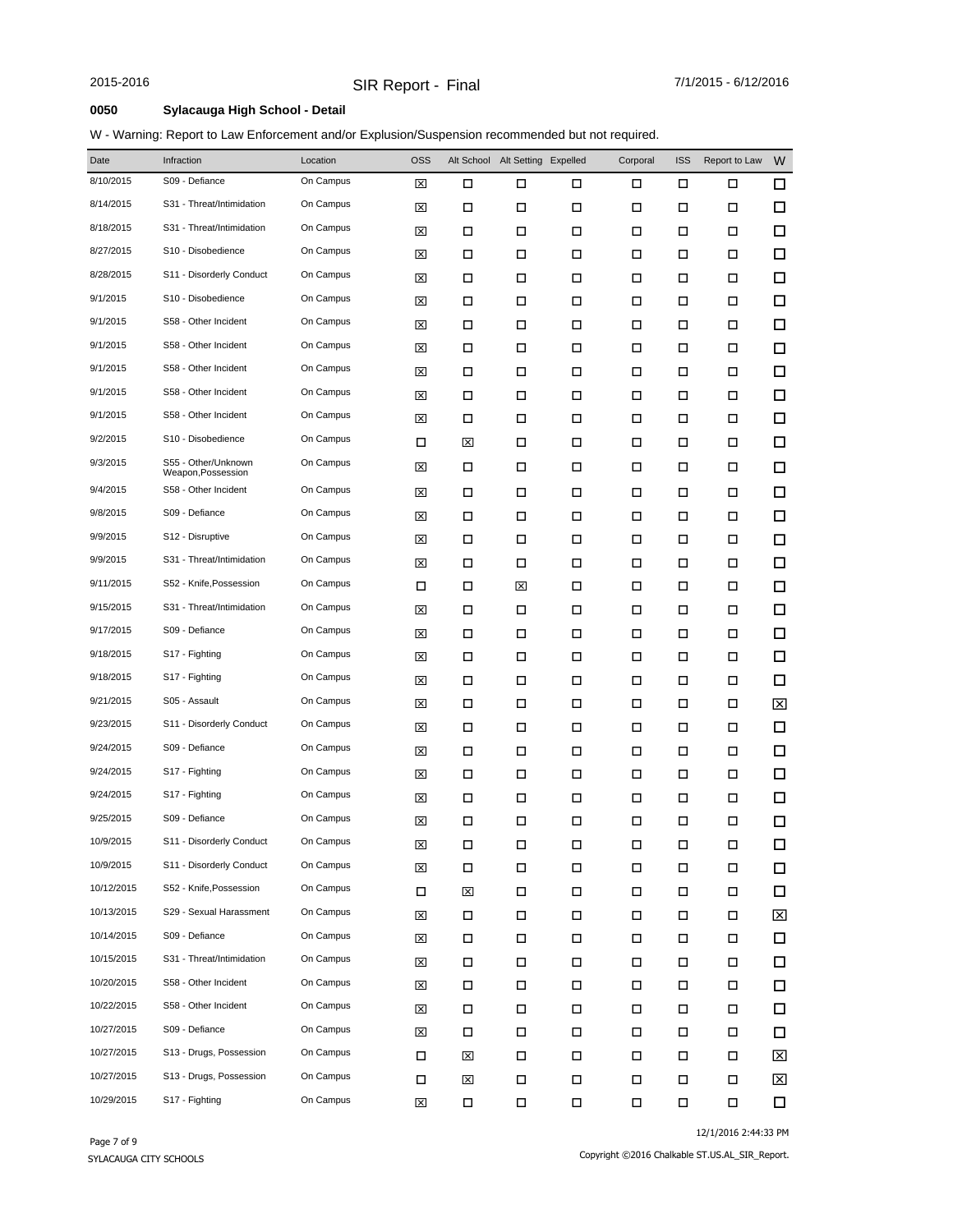### **0050 Sylacauga High School - Detail**

### W - Warning: Report to Law Enforcement and/or Explusion/Suspension recommended but not required.

| Date       | Infraction                | Location  | <b>OSS</b> |   | Alt School Alt Setting Expelled |        | Corporal | <b>ISS</b> | Report to Law | W                       |
|------------|---------------------------|-----------|------------|---|---------------------------------|--------|----------|------------|---------------|-------------------------|
| 10/29/2015 | S17 - Fighting            | On Campus | 図          | П | □                               | □      | □        | □          | □             | 口                       |
| 11/2/2015  | S05 - Assault             | On Campus | ⊠          | □ | П                               | □      | П        | □          | □             | 区                       |
| 11/2/2015  | S31 - Threat/Intimidation | On Campus | ⊠          | □ | □                               | □      | □        | □          | □             | $\Box$                  |
| 11/4/2015  | S09 - Defiance            | On Campus | ⊠          | □ | □                               | □      | □        | □          | □             | $\Box$                  |
| 11/12/2015 | S10 - Disobedience        | On Campus | ⊠          | П | $\Box$                          | □      | □        | □          | □             | □                       |
| 11/13/2015 | S10 - Disobedience        | On Campus | ⊠          | П | □                               | □      | □        | □          | □             | $\Box$                  |
| 11/17/2015 | S09 - Defiance            | On Campus | ⊠          | П | $\Box$                          | □      | □        | □          | □             | $\Box$                  |
| 11/19/2015 | S17 - Fighting            | On Campus | ⊠          | □ | □                               | □      | □        | □          | □             | $\Box$                  |
| 11/19/2015 | S17 - Fighting            | On Campus | ⊠          | П | $\Box$                          | □      | □        | □          | □             | □                       |
| 12/10/2015 | S31 - Threat/Intimidation | On Campus | ⊠          | □ | П                               | □      | □        | □          | □             | $\Box$                  |
| 12/10/2015 | S31 - Threat/Intimidation | On Campus | ⊠          | □ | □                               | □      | □        | □          | □             | $\Box$                  |
| 12/14/2015 | S17 - Fighting            | On Campus | ⊠          | □ | □                               | □      | □        | □          | □             | $\Box$                  |
| 12/14/2015 | S17 - Fighting            | On Campus | ⊠          | □ | □                               | □      | □        | □          | □             | $\Box$                  |
| 1/14/2016  | S52 - Knife, Possession   | On Campus | □          | □ | ⊠                               | □      | □        | □          | □             | $\Box$                  |
| 1/21/2016  | S09 - Defiance            | On Campus | ⊠          | □ | □                               | □      | □        | □          | □             | $\Box$                  |
| 1/21/2016  | S11 - Disorderly Conduct  | On Campus | ⊠          | □ | □                               | □      | □        | □          | □             | $\Box$                  |
| 1/21/2016  | S17 - Fighting            | On Campus | ⊠          | □ | □                               | □      | □        | □          | □             | □                       |
| 1/21/2016  | S17 - Fighting            | On Campus | ⊠          | □ | П                               | □      | □        | □          | □             | $\Box$                  |
| 1/21/2016  | S20 - Harassment          | On Campus | ⊠          | □ | □                               | □      | □        | □          | □             | $\Box$                  |
| 1/25/2016  | S09 - Defiance            | On Campus | ⊠          | □ | □                               | □      | □        | □          | □             | $\Box$                  |
| 1/28/2016  | S31 - Threat/Intimidation | On Campus | □          | 図 | □                               | $\Box$ | □        | □          | □             | □                       |
| 2/1/2016   | S12 - Disruptive          | On Campus | ⊠          | □ | □                               | □      | □        | □          | □             | $\Box$                  |
| 2/1/2016   | S17 - Fighting            | On Campus | ⊠          | □ | П                               | □      | □        | □          | □             | $\Box$                  |
| 2/1/2016   | S17 - Fighting            | On Campus | ⊠          | □ | □                               | □      | □        | □          | □             | $\Box$                  |
| 2/2/2016   | S11 - Disorderly Conduct  | On Campus | ⊠          | □ | □                               | □      | П        | □          | □             | $\Box$                  |
| 2/4/2016   | S05 - Assault             | On Campus | ⊠          | □ | □                               | □      | □        | □          | □             | ⊠                       |
| 2/4/2016   | S12 - Disruptive          | On Campus | ⊠          | □ | □                               | □      | □        | □          | □             | $\Box$                  |
| 2/10/2016  | S05 - Assault             | On Campus | ⊠          | □ | $\Box$                          | □      | □        | □          | □             | $\mathbf{\overline{X}}$ |
| 2/18/2016  | S12 - Disruptive          | On Campus | ⊠          | □ | □                               | □      | □        | □          | □             | □                       |
| 2/19/2016  | S05 - Assault             | On Campus | 図          | □ | П                               | $\Box$ | $\Box$   | □          | □             | $\mathsf{\overline{x}}$ |
| 3/2/2016   | S11 - Disorderly Conduct  | On Campus | 区          | П | П                               | П      | П        | П          | □             | $\Box$                  |
| 3/8/2016   | S09 - Defiance            | On Campus | ⊠          | □ | □                               | □      | □        | П          | □             | □                       |
| 3/17/2016  | S11 - Disorderly Conduct  | On Campus | ⊠          | □ | П                               | П      | □        | □          | П             | 口                       |
| 4/1/2016   | S17 - Fighting            | On Campus | ⊠          | □ | П                               | $\Box$ | □        | □          | □             | □                       |
| 4/1/2016   | S17 - Fighting            | On Campus | 区          | □ | П                               | П      | П        | □          | □             | 口                       |
| 4/6/2016   | S24 - Theft/Larceny       | On Campus | ⊠          | □ | □                               | □      | □        | П          | □             | 口                       |
| 4/6/2016   | S58 - Other Incident      | On Campus | ⊠          | □ | П                               | П      | П        | □          | П             | 口                       |
| 4/28/2016  | S58 - Other Incident      | On Campus | П          | ⊠ | П                               | П      | □        | □          | □             | □                       |
| 4/28/2016  | S58 - Other Incident      | On Campus | П          | ⊠ | П                               | $\Box$ | П        | П          | $\Box$        | 口                       |
| 5/3/2016   | S31 - Threat/Intimidation | On Campus | ⊠          | П | П                               | $\Box$ | П        | П          | $\Box$        | □                       |